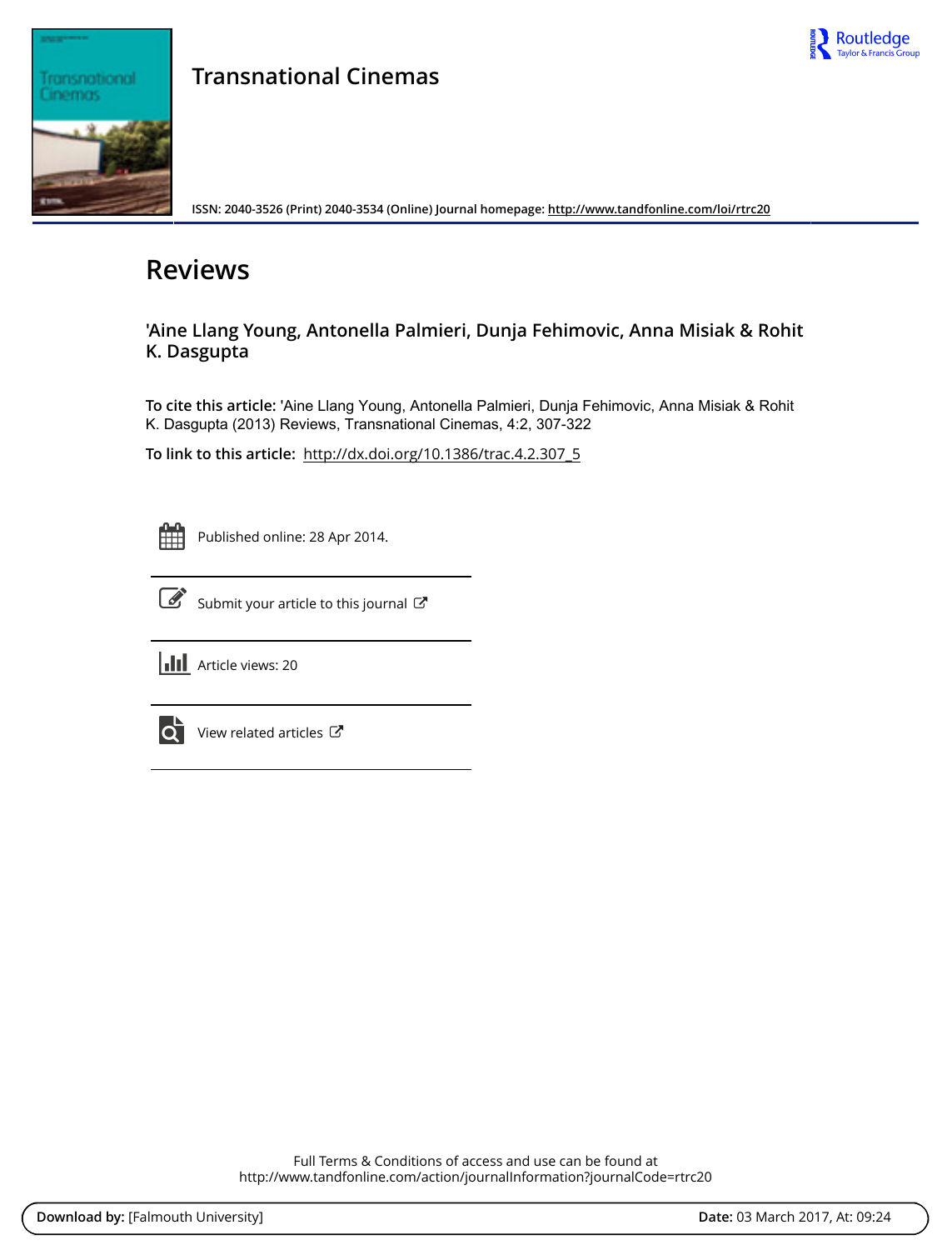# **REVIEWS**

## *Transnational Australian Cinema: Ethics in the Asian Diasporas***, 1st ed.,Olivia Khoo, Belinda Smaill and Audrey Yue (2013)**

Plymouth, United Kingdom: Lexington Books, 207pp., ISBN: 978-0-7391-7324-4, h/bk, £37.00

*Reviewed by* ´*Aine Llang Young, Queen's University Belfast*

The result of an Australian Research Council funded project, (along with its online 'sister' database *Asian Australian Cinema*), the new book *Transnational Australian Cinema: Ethics in the Asian Diasporas* is a good example of how a scholarly survey can benefit from the contribution of authors approaching a topic from varying fields of expertise. Whereas Olivia Khoo's background largely comprises gender and sexuality studies, Belinda Smaill approaches the subject matter after a significant publication on documentary (2010) and extensive research on other media, while Audrey Yue's research primarily examines queer and transgendered Asian Film.

Appropriately, before discussing the historical trajectory of representations of Asians in Australian film history, the authors engage with the concept of Australian national cinema, surveying the literature on the subject and examining its canon, especially Tom O'Regan's assessment of Australian cinema as a 'hybrid assemblage of diverse elements, statuses and films' (1996: 4) that describes it as a 'messy' national filmic tradition. The authors' response to this assessment is 'to posit Australian cinema as a transnational formation' (12), not only in its contemporary phase, but 'since the earliest days of silent cinema and especially during the so-called dormant periods of the nation's filmmaking' (12) as a result of the country's proximity to Asia and of its colonial roots.

The study's detailed chronological investigation of the evolving representations of Asian identities in Australian cinema begins with a chapter dedicated to the proliferation of Asian stereotypes (the cook, the thief and the wife) starting in the 1920s, as a result of the ongoing 'White Austrialia'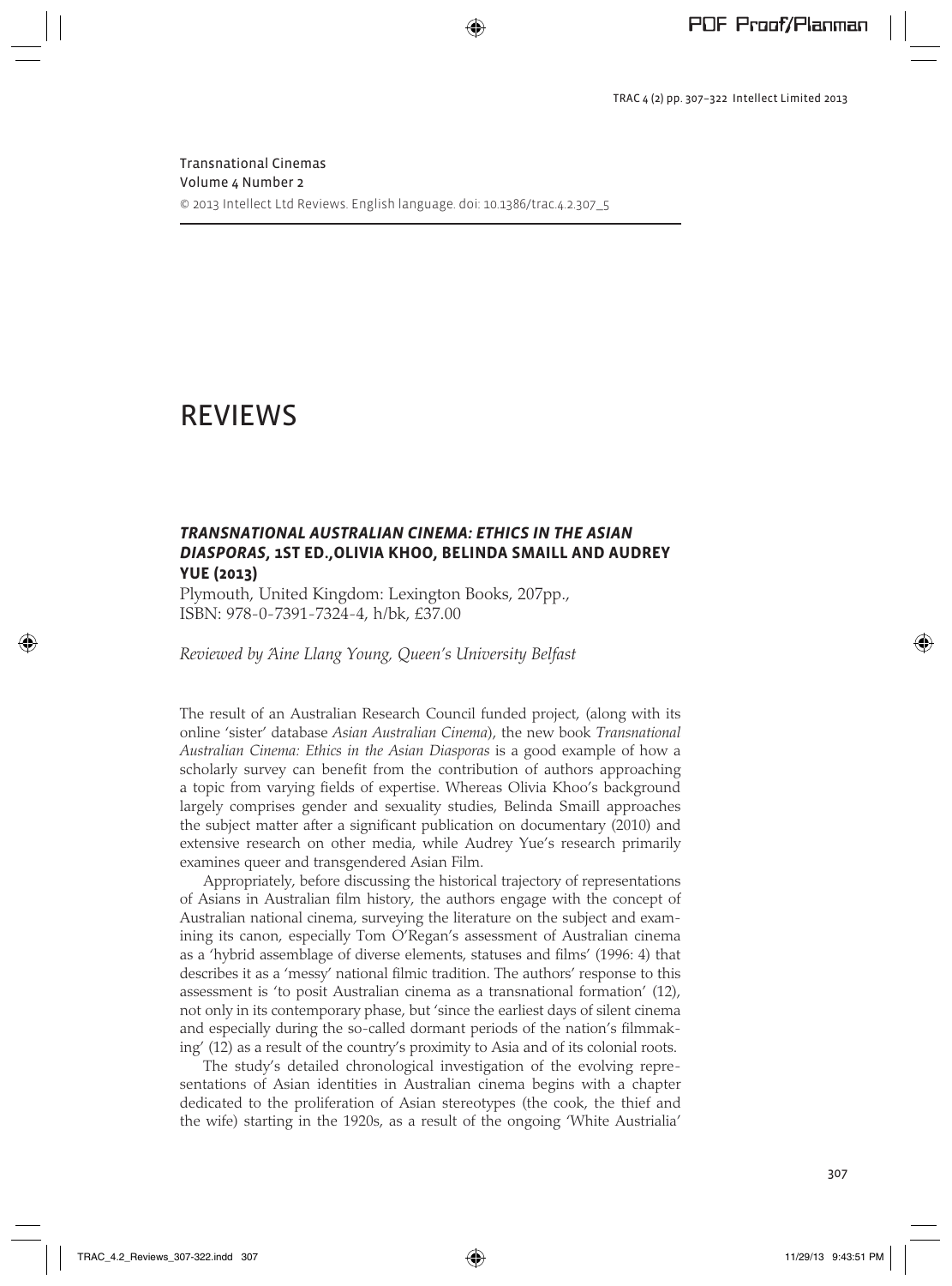policy, (which favoured immigration into Australia from European countries rather than Asian ones throughout the first half of the twentieth century). The following chapter examines the Colombo Plan documentaries of the 1950s and 1960s, highlighting the widespread perception of Australian cinema from the 1930s to the 1970s as 'an uneventful time […] due to the dominance of North American production and distribution'. (41) This series of documentaries, produced by the Australian National Film Board (established in 1945), emphasized post-war reconstruction and, in the process – the authors argue – 'sought to demonstrate to both Europe and Asia that Australia was engaged in Asia in an important mission that would assuage the negative impact of decades of "White Australia"' (53).

In their significant requalification of the 1930–1970 period of Australian cinema, the authors – Khoo in this case – also hold the merit of analysing the understudied Japanese/Australian Western *Koya No Toseinin/The Drifting Avenger* (Takakura, 1968) as exemplary of how 'Asian Australian cinema is defined through the putative borders erected between Australian national cinema and Hollywood (or American) cinema, as the global English-language cinema, and Asian cinema, Australian's regional counterpart' (68).

Chapter 5 examines the growing number of representations of inter-racial romantic relations between white and East Asian characters in the period of the Australian cinema revival after 1970, with particular emphasis on biopics produced in the last decade that bring the Asian diaspora to screen. This study's central argument of re-contextualizing Australian cinema as a phenomenon that has always been transnational is probably best exemplified in the analysis of John Heyer's documentary *The Back of Beyond* (1954) as a precursor to the depiction of Australia as a globalized entity carried out in recent road movies with an emphasis on diasporic representation.

One may be challenged by the sole focus on Asian identities in a book that is primarily entitled *Transnational Australian Cinema* and one that aspires to redefine our understanding of Australian cinema altogether, wishing for a wider scholarly scope that encompasses the analysis of all the diasporic and marginalized entities on-screen in Australian films; this imbalance, however, is partially mitigated by the reproduction of Smaill's article on 'Asianness and aboriginality' (2013). The inclusion of a chapter on short films that aims to cover such a widespread timeframe is also welcome.

In conclusion, with its concise recount of the geopolitical tensions, the policies and the economic factors that informed the representation of Asianness throughout a century of Australian cinema and its reappraisal of understudied films, Khoo's, Smaill's and Yue's publication positions itself as a crucial read for a renewed understanding of the historical canon of Australian film, as well as an important contribution to the growing field of transnational film studies.

#### **References**

Heyer, J. (1954), *The Back of Beyond*, Australia: Shell Film Unit.

O'Regan, T. (1996), *Australian National Cinema*, London: Routledge.

- Smaill, B. (2010), *The Documentary: Politics, Emotion, Culture*, London: Palgrave Macmillan.
	- —— (2013), 'Asianness and aboriginality in Australian cinema', *Quarterly Review of Film and Video*, 30: 1, pp. 89–102.
- Takakura, K. (1968), *Koya No Toseinin/The Drifting Avenger*, Japan: Toei Company.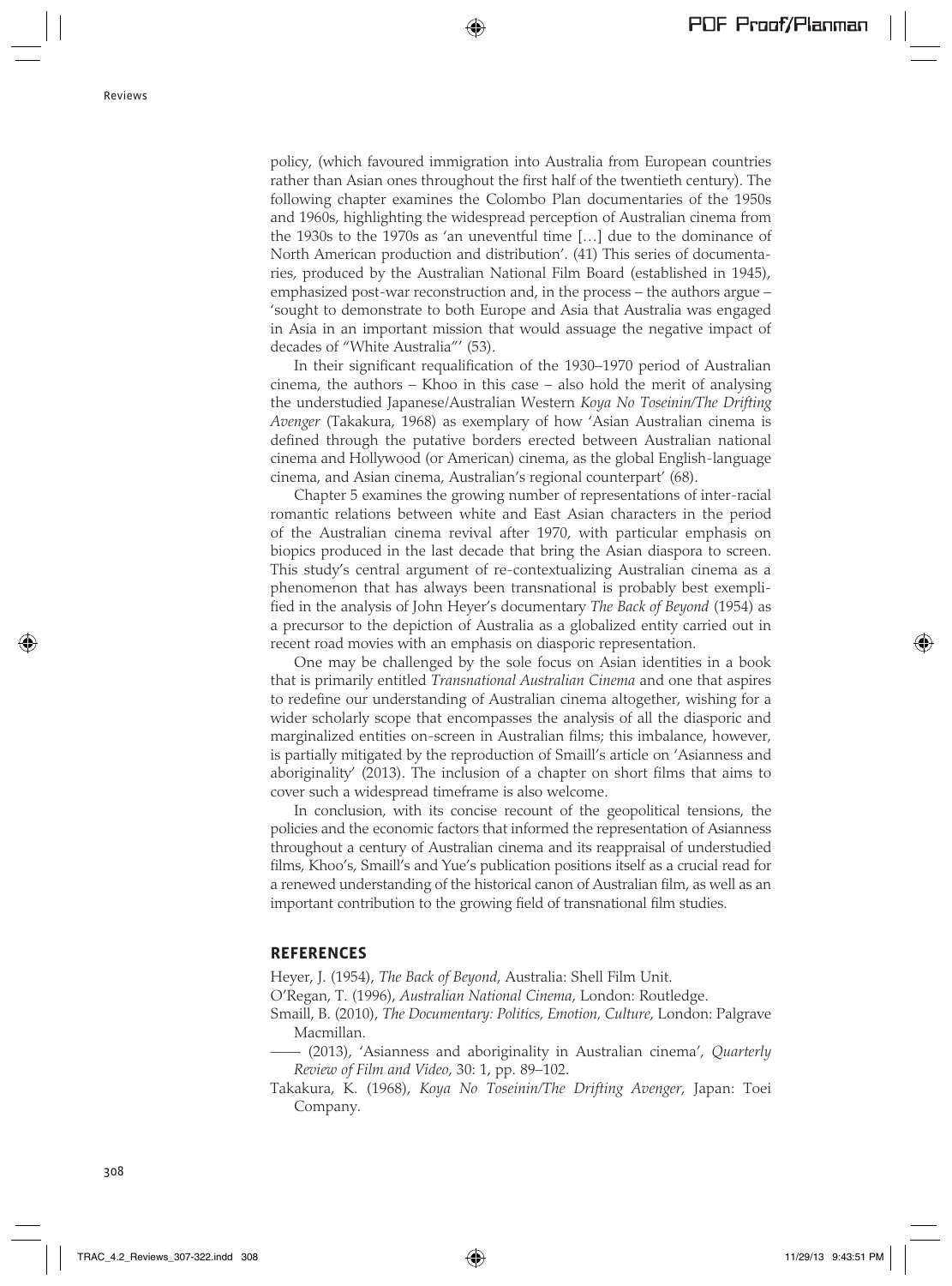## *Transnational Ecocinema: Film Culture in an Era of Ecological Transformation***, Tommy Gustafsson and Pietari Kääpä (eds) (2013)**

Bristol and Chicago: Intellect, 216 pp., ISBN: 9781841507293, p/bk, £24.95/\$40

*Reviewed by Antonella Palmieri, University of Lincoln*

Tommy Gustafsson and Pietari Kääpä's edited collection focuses on a burgeoning interdisciplinary area of film studies – ecocinema studies. While until now the focus of the critical debate on ecocinema has been on either Hollywood blockbusters or specific national cinemas, this book intends to move ecocinematic analysis beyond the dominant binary of Hollywood/ national cinemas, which contributors perceive as a limitation to an effective interrogation of 'the participatory potential of cinema in ecological debates' (6). The volume therefore considers a range of both well-known and less wellknown films from different countries and cultural backgrounds, analysing them in the context of a new critical paradigm: transnational ecocinema. While inclined to see ecological problems from a transnational perspective, the editors emphasize the project's rejection of stereotypical understandings of transnational film culture 'as only concerning difficult or marginal films' in favour of 'comprising a range of approaches that share the theme of crossborder collaboration and concerns with imbalances and inequalities of power in global society' (19). Hence, films discussed in this collection encompass art house cinema and mainstream, documentary and fiction films. Films are investigated from a variety of perspectives that include an examination of production and distribution practices, reception and transmediality, alongside thematic content and textual analysis.

The volume is organized in four parts. Part One, 'Introduction to Transnational Ecocinema', situates the collection at the crossroad of transnationalism and ecocriticism, offering an outline of the project's purpose, rationale and methodological approaches. The importance of analysing ecocinema from various transnational angles is further expanded upon by Kääpä in 'Transnational Approaches to Ecocinema: Charting an Expansive Field'.

Part Two, 'Documentary Politics and the Ecological Imagination', focuses on the transnational dimensions of ecodocumentary films from China, Taiwan, Latin America and the United States. By taking documentaries from mainland China and Taiwan, concerning representations of water as case studies, Enoch Yee-Lok Tam suggests that the variously coloured screens these documentaries offer in their construction of water imaginaries can operate 'as a device for interrogating the ecological relationship between humanity and water (or nature)' (48). Kiu-wai Chu, meanwhile, focuses on recent Chinese documentaries that tackle issues of global environmental justice and denounce exploitative profit-driven production practices. He claims that transnationalism in Jia Zhangke's *Wuyong*/*Useless* (2007) and Ho Chao-ti's *Wo Ai Gaogenxie*/*My Fancy High Heels* (2010)

on one hand, facilitates the expression of ecocritical and environmentalist messages concerning nature and the environment, as well as the relationships between human and all other beings on the planet. On the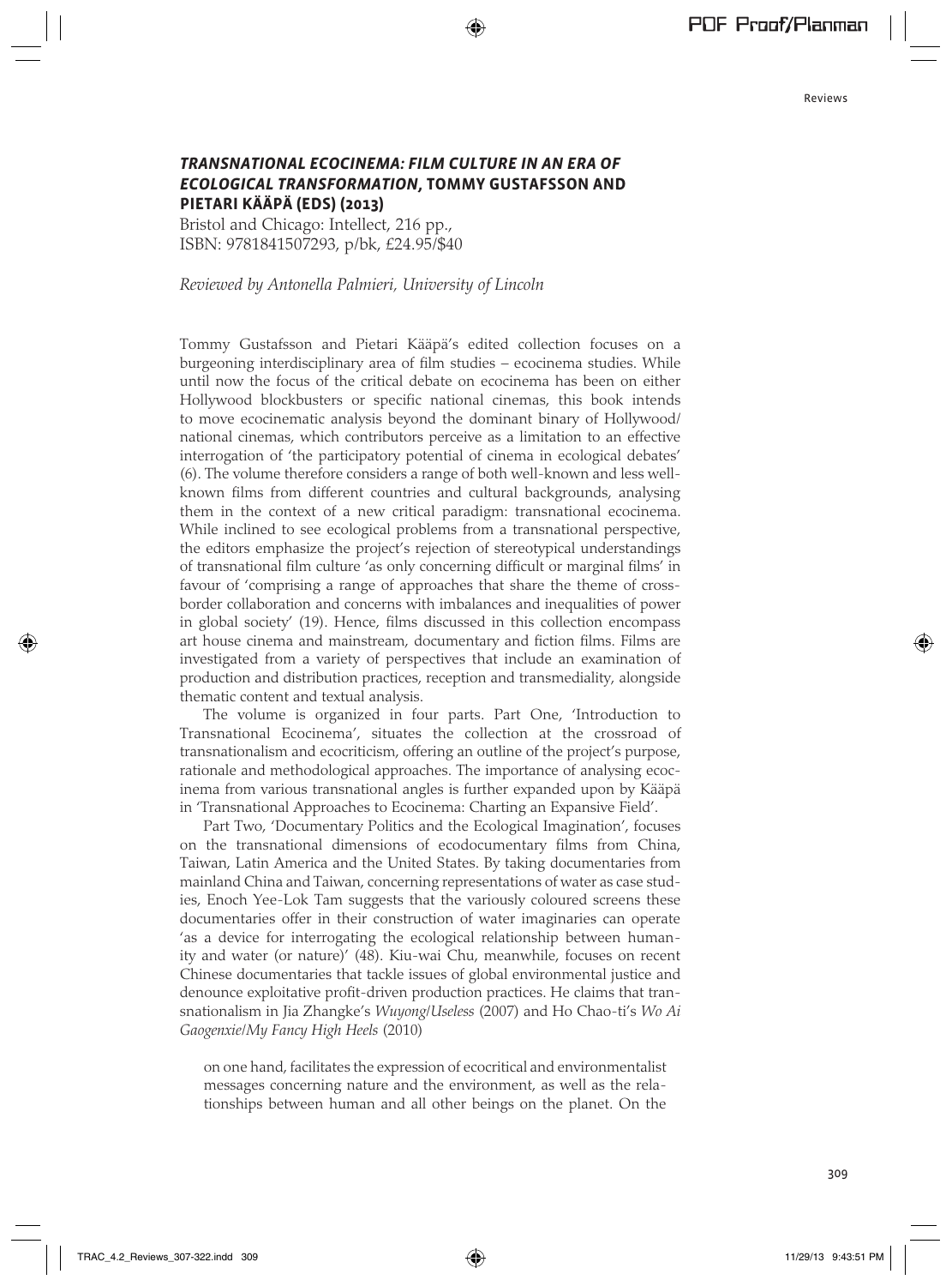other, transnationalism reveals the challenges and contradictions filmmakers and artists face in productions attempting to reflect ecological and environmental concerns, challenges and contradictions that are brought about by the unstoppable forces of excessive global consumerism.

(66)

Next, through a critical discussion of two political documentaries based on transnational collaborative initiatives, *When Clouds Clear* (Bernstein and Slick, 2008) and *When The Land Cries: Operation Devil* (Boyd, 2010), Roberto Forns-Broggi suggests that ecocinema in Latin America 'does not only study and produce films and media as tools for raising awareness and educating people about environmental issues. It is also a platform for the cultural conception of "Good Life"' (86), the latter a notion that emanates 'from indigenous ways of communal life between the human and non-human world' (86–87) in Latin American countries. Finally, Ilda Teresa de Castro argues that the repercussions of current environmental concerns have extended beyond geopolitical and economic confines to investigate two very different US ecodocumentaries – the ecoactivist *Earthlings* (Monson, 2005) and *Encounters at the End of the World* (Herzog, 2007) – as illustrative of the significant part cinema has to play in framing 'both local and planetary ecological realities in their comprehensive contamination' (102) and to engage and encourage 'awareness and cosmobiological ecocriticism on the part of the viewer' (101) and therefore influence solutions on a global and local scale.

Part Three, 'Popular Film and Ecology', concerns itself with popular cinema. Through an historical overview of mainstream ecofilms nominated for Academy Awards between 1979 and 2011 Tommy Gustafsson considers 'how different themes, narrations, styles and notions of gender have been employed to evoke ecocritical consciousness, at the same time as these mainstream films had to entertain their audience' (138), and argues convincingly about the gendering of these mainstream ecofilms according to specific genres. Corrado Neri, for example, investigates images of nature in contemporary commercial Chinese cinema, and in particular in Feng Xiaogang's films, to suggest that Feng's work, while not explicitly dealing with environmental issues, 'implicitly address[es] the contradictions and different anxieties linked to China's economic and environmental development' (133) in that it

tells us of the ways the ruling class in China disseminates a message of blind consumerism and wider globalization – intended here as an assimilation and acceptance of the transanational capitalist and consumerist system, even if it is 'protected' by a discourse that stresses a nationalistic chauvinism.

(123–24)

Of particular interest in Part Four, '(In)Sustainable Footprint of Cinema', is Inês Crespo and Ângela Pereira's reception study of European audiences' engagement with selected fear-inducing scenes from *The Day after Tomorrow* (Emmerich, 2004), *An Inconvenient Truth* (Guggenheim, 2006) and *Home* (Arthus-Bertrand, 2009). The essay argues in favour of cinema as an alternative tool for science communication as it considers the role climate change films have 'to encourage a sense of agency among their audiences' (180). Finally, Susan Ward and Rebecca Coyle discuss three Australian ecomedia initiatives (two of which are transmedia projects) that, while all being linked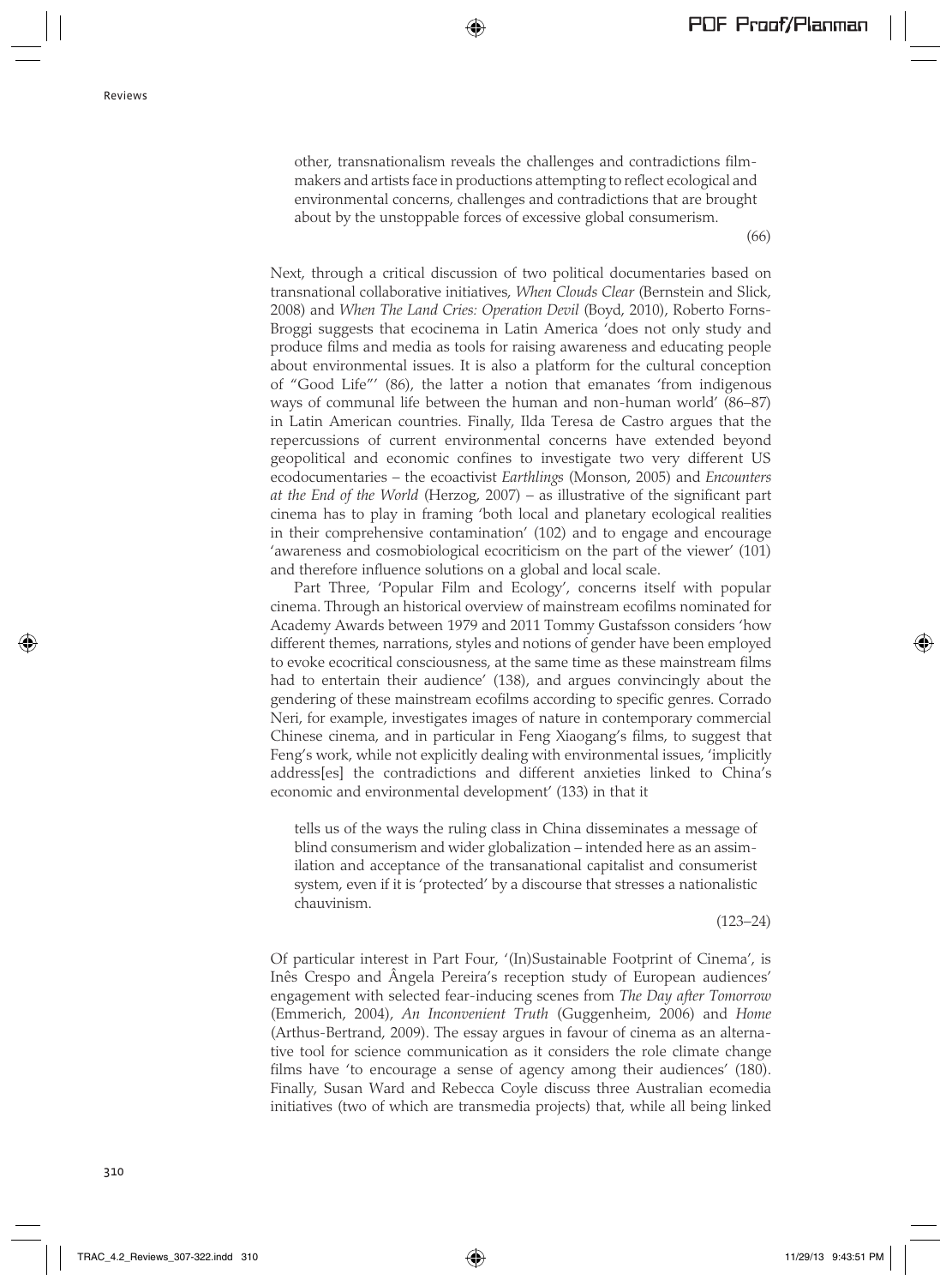to one specific rural region in Australia, have found distribution to global audiences as mainstream entertainment. Their case studies beautifully illustrate their claim that 'it is possible for some places to inspire representations of nature that address widespread ecological concerns via the global flows of ideas and values that link people and places around the globe' (189).

As a whole, this collection of engaging essays effectively adopts theoretical and methodological tools from transnational studies as viable tools for ecocinema studies. As it successfully complicates the simplistic binary of the local and the global, the volume's cultural diversity represents a significant contribution to the existing scholarship in the ecocritical humanities. Delivering what it promises, this volume may help cultivate among its readers more discerning views on the role of cinema in the political debates over environmental problems and sustainable practices, and on the potential of films in raising awareness that local and national environmental concerns do in fact have transnational and global dimensions.

## *Cinema and Inter-American Relations: Tracking Transnational Affect***, Adrián Pérez Melgosa (2012)**

New York, London: Routledge, 243 pp., ISBN: 9780415532938 0415532930, h/bk, £90.00

*Reviewed by Dunja Fehimovic, University of Cambridge*

The consideration of cinema as an inherently transnational medium is far from new, but as the titles in Routledge's series Advances in Film Studies confirm, film studies is a field still largely advanced within national frameworks. Adrián Pérez Melgosa has written a book that makes the transnational central to his argument. This ambitious monograph aims to substantiate the author's central claim regarding the existence of a 'cluster of shared allegories' that recur in Anglo- and Latin American film over time and indicate a tacit Anglo-Latin common ground (182). Framing his argument within the theorization of affect, he sets out to shed light on the rhetorical links between inter-American policies and film using a method that moves away from an emphasis on the ideological and power implications of the gaze.

The first two chapters develop the idea that Pérez Melgosa proposes in his introduction: that of the cabaret as an allegory of the American continent and, more specifically, of early twentieth-century ideals of Pan-Americanism. By considering the film *Flying Down to Rio* (Thorton and Freeland, 1933) that inaugurated a whole host of Hollywood Good Neighbour musical comedies together with Roosevelt's speech introducing the eponymous policy, the author discusses how the dynamism of stereotypes was put to use in both film and politics in order to layer an attractive, non-threatening image of Latin America as essentially performative over existing negative perceptions. The most compelling aspect of this discussion is undoubtedly the way in which it reveals the historic hegemonic deployment of the concept of performative identity, by suggesting how it allowed US policy and film-makers to revise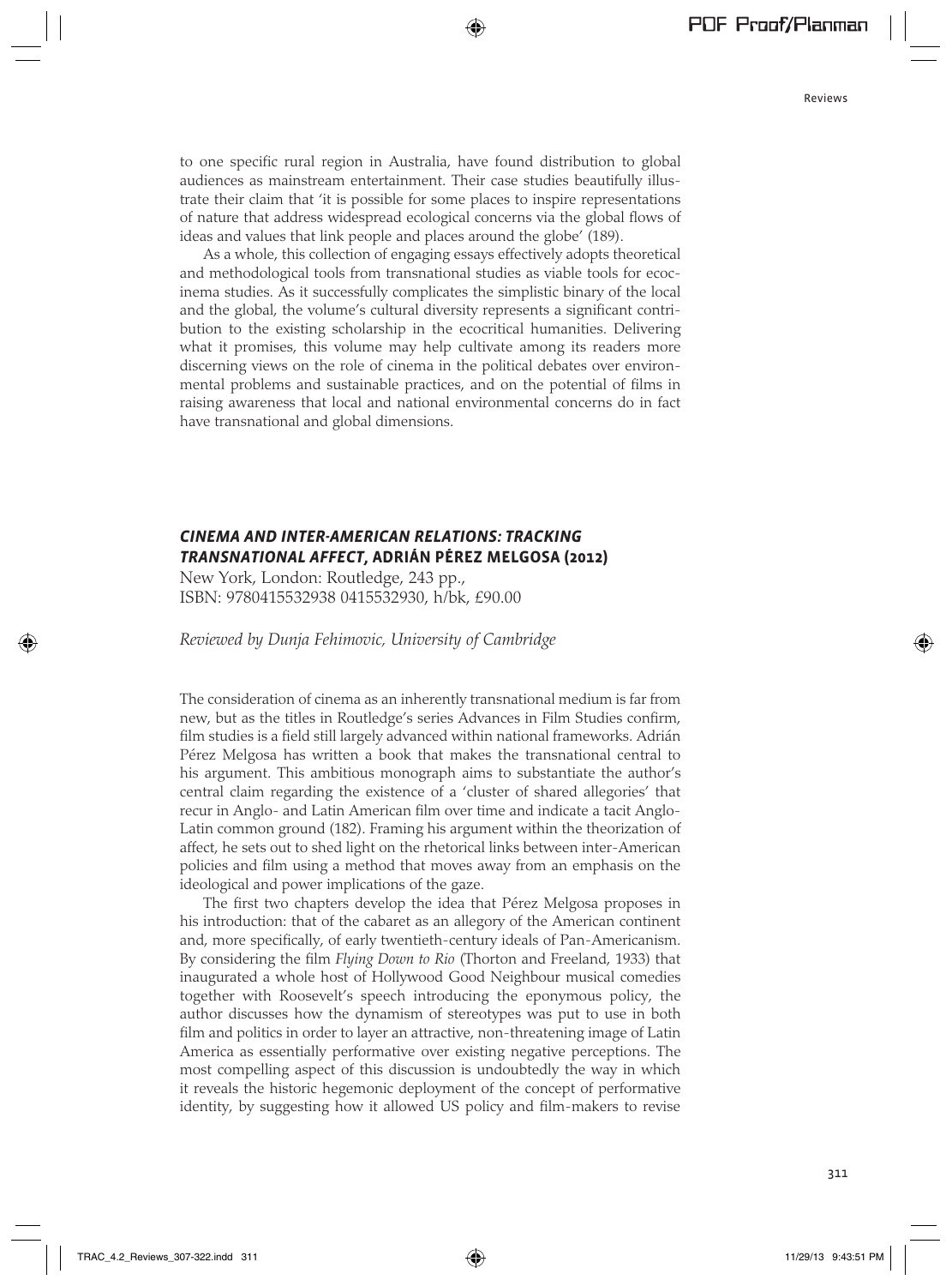the Monroe Doctrine and previous pejorative stereotypes of Latin America without losing face. The second chapter deals with Latin American responses to this Good Neighbourly allegory and discusses more recent filmic uses of song and dance relating to Latin America. Abundant contextual detail including an introduction to the development of Roosevelt's Good Neighbour policy as well as mention of a vast array of other films that support the author's argument are ambitiously combined into a discussion ranging from the 1930s to the present day. Drawing heavily on Ana M. López's analyses of Mexican responses to Hollywood Good Neighbour musicals, Pérez Melgosa reminds the reader that 'every effort to symbolize multinational projects contains in its narrative traces of a revived nationalism' (74), highlighting the inextricability of the transnational and national.

Chapter 3 grounds its investigation of the Anglo-Latin heterosexual couple in Doris Sommers' foundational text *Foundational Fictions* (1991) in order to argue that cinematic representations of such unions can be read as allegories of Continentalism and different interpretations of Latin Americanism. Though it contains fewer in-depth analyses, the chapter draws on filmic texts dating from 1916 to 2008 to depict the development of the cinematic hemispheric (mixed Anglo- and Latin American) couple. Particularly promising is the author's tracing of an initial resistance to Anglo-Latin unions in films from Latin America to a more recent embracing of the hemipsheric couple as 'a fanciful fantasy, a myth worth entertaining as such if it serves the purpose of showcasing their respective countries as modern, well managed, and beautiful tourist destinations' (100). This most original aspect of the author's argument, which points to a link between emotional economies and the economies of nations, enlivens the somewhat familiar discussion of heterosexual romance as allegory, and could have been explored further.

The fourth chapter offers an account of the transition of magical realism from literature to film, reading its adoption by Hollywood as a perpetuation of the colonial, exoticizing gaze by which Anglo-Americans attempt to assuage anxieties relating to the legitimacy of their cultural presence on the continent. The parallel analysis of the Latin American response to magical realism is more ambiguous, as Pérez Melgosa sees an anti- or post-magical trend in a variety of Latin American films. Centring his argument around the concept of catachresis, the author contends that recent films from Latin America differ from Hollywood in their implied belief that the distance between signifier and signified cannot and perhaps should not be sutured. The fifth and final chapter focuses on a figure of difference par excellence: the Latino. 'Capturing a moving identity' sees the author engage with Brian Massumi's theorizations of affect in a more sustained manner in order to suggest that the Latino has become the 'affective focalizer' of choice in contemporary cinema throughout the hemisphere. Pérez Melgosa shows that although cinematic narratives rely on this figure to shore up national identities, the Latino's transnational subjectivity also represents a threat to such hegemonic discourses.

Overall, Pérez Melgosa succeeds in convincing the reader of the existence of certain shared Anglo-Latin allegories, although the conclusion's indication of a possibility of breaking with the colonial legacy of a divided Anglo-Latin America could have been further developed. The book suffers from a few limitations, imposed of necessity by its broad scope and aim. At times, the impact of each chapter's argument could have benefitted from a more sustained analysis of specific films. The range of theorists and concepts to which the author refers is impressive, though these allusions (examples include mimicry and Butler's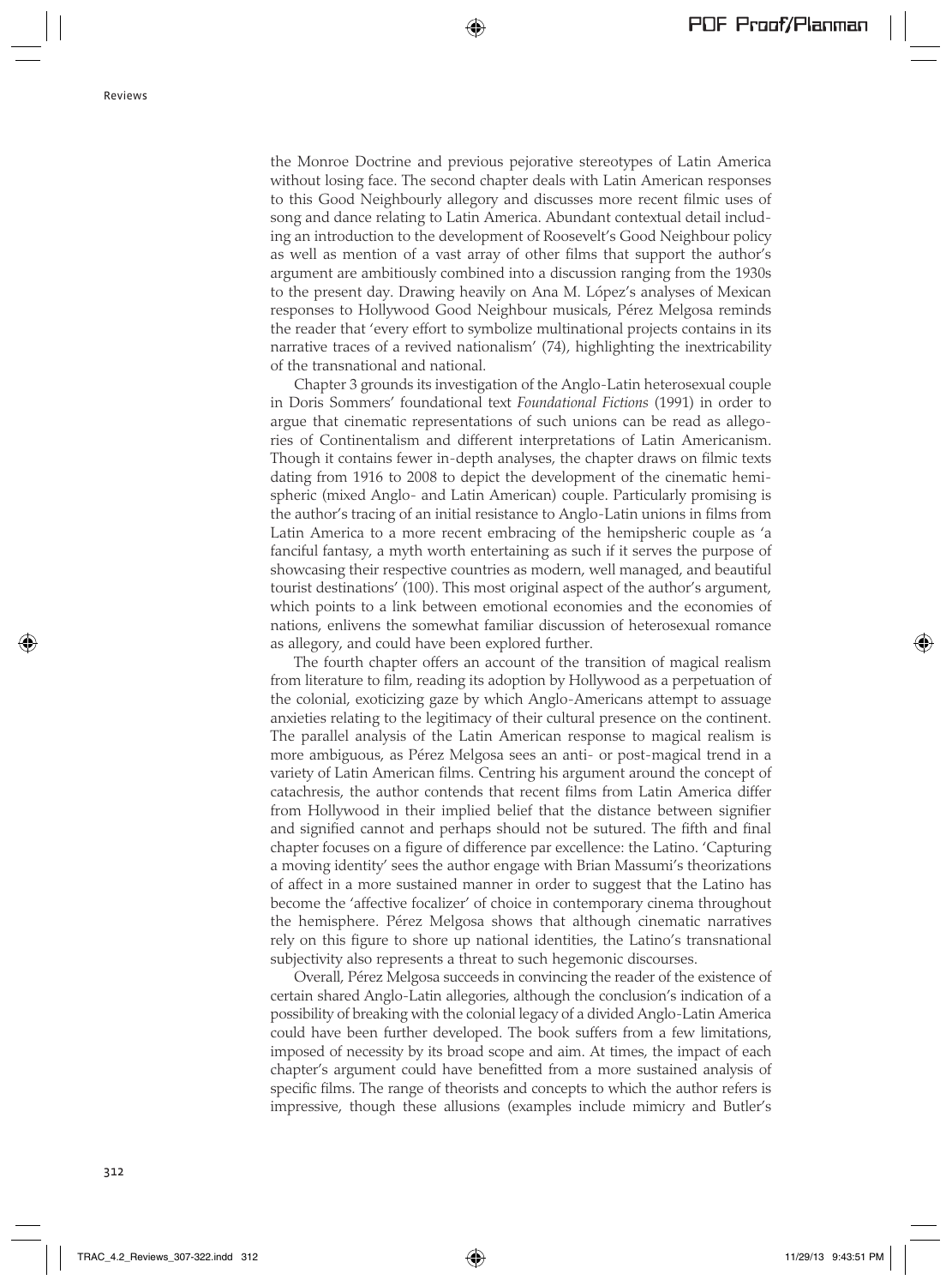ideas about performative identity) are not always pursued as thoroughly as they might deserve. The emerging emphasis on performance as a definitive aspect of Latin American identity is particularly notable, and it would have been interesting to see it carried forward into later chapters. Despite such drawbacks, this book should be welcomed for its thorough, detailed and sustained engagement with the way in which films, nations and policies influence each other.

### *A Social History of Iranian Cinema, Volume 4: The Globalizing Era, 1984–2010***, Hamid Naficy (2012)**

Durham and London: Duke University Press, 632 pp., ISBN: 978-0-8223-4866-5, ISBN: 978-0-8223-4878-8, p/bk, £20.99

#### *Reviewed by Anna Misiak, Falmouth University*

*The Globalizing Era, 1984–2010*, the fourth and final volume of Hamid Naficy's monumental scholarly *oeuvre*, *A Social History of Iranian Cinema* crowns more than thirty years of his extensive research. The Iranian American film theorist conducted in-depth research into the culture and politics surrounding countless films by his compatriots, those living in Iran and elsewhere around the globe. His concluding volume starts after the Islamic Revolution, in the midst of the Iran–Iraq War and ends in 2011, past the closing date indicated by the title. The material gathered in this project benefits from detailed archival research and secondary source queries, interviews and e-mail correspondence with film industry professionals, as well as textual and contextual film analyses. Naficy's broad methodology results in a multi-dimensional appraisal, promoting understanding of both Iranian and related diaspora cinemas that are set against the landscapes of the globalized world, where 'Iranians at home and abroad [are] able to achieve equality … while maintaining difference without it degenerating into superiority or inferiority *vis-a-vis* the West' (2012: 512).

*Volume 4* offers substantial evidence of national and international socio-political transformations that, since the 1980s, have had a varied but conspicuous impact on any cinematic product coming from the global Iranian community. Naficy has been on a successful mission to build a body of knowledge about his country of origin and its nationals; both informing and impressing western cinema viewers. Not only does his up-to-date *Volume 4* offer a remarkable contribution to anglophone film studies, but it also delineates thematic lines of analyses for future researchers. With film at its heart, the book also reads like a complex critical media history of Iranian society and its diaspora. It is, however, easy to navigate and useful as a reference as well, with all source materials in English and Persian solidly documented on 120 pages of appendices, notes, bibliographies and indexes.

Naficy has divided the last volume of his Iranian opus into five substantial chapters; with each of them covering one of the significant developments that changed Iranian cinema over the past three decades. Chapter 1 demonstrates how the state-run post-revolutionary cinema of the 1980s aimed at propagating a new national identity, when individualist approaches to the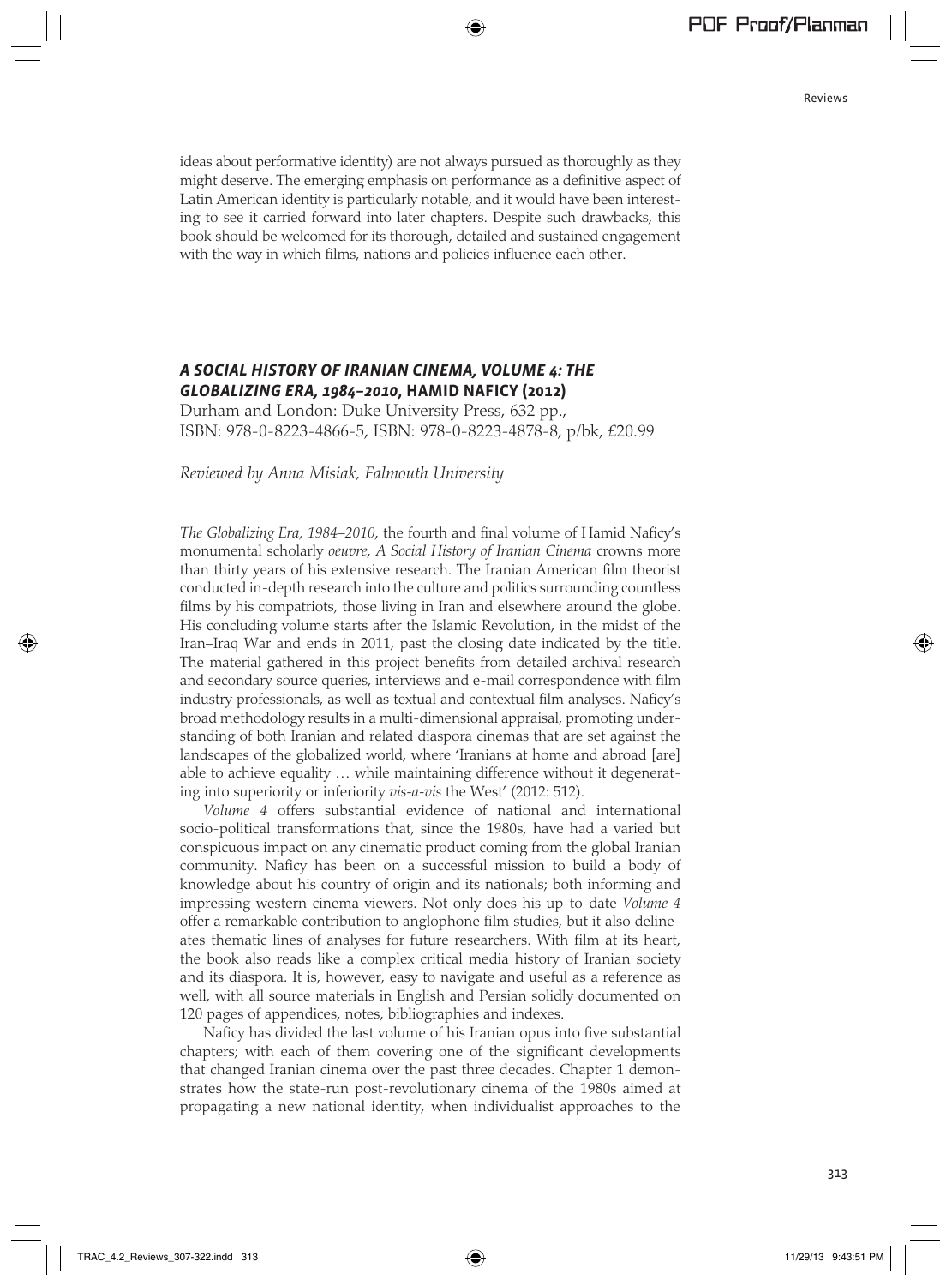national cause were substituted with a focus on Islam. After his original and comprehensive discussion of lesser-known military documentaries, Naficy extends his argument to include other state-funded televisual and cinematic forms that served the same purpose of promoting the sacred post-revolutionary identity of the country, which marginalized some of the opposition and led to some Iranians leaving for foreign lands.

Chapter 2 discusses the relatively recent emergence of women in Iranian cinema, both on camera and behind it. Naficy argues that in this respect the Islamic rules of modesty (*hijab*) have had double-folded and seemingly paradoxical effects. Whereas on the one hand they historically led to the suppression of women in the Iranian film industry, on the other they protected on-screen and off-screen females from the objectifying male gaze, safeguarding the desexualized women from commodification in public discourses and thus serving as an empowerment. Naficy, however, concludes that several other political and social developments facilitated the progression of women in Iranian cinema in a more direct manner, with the instrumental reform era under Khatami and international industry contacts at the forefront of change.

In Chapter 2 Naficy also observes that the increase in female participation in the domestic cinematic market would not have happened without the presence of role models and encouraging media representations that often came from abroad. Among many other examples here he cites the Nobel Peace Prize Committee's recognition for Shirin Ebadi's activist work in 2003 and perhaps surprisingly the popularity of *Oshin* (1983), a Japanese TV series that encouraged female perseverance among women in Iran. Whereas other English language authors (i.e. Tapper 2006; Mottahedeh 2008; Dabashi 2007) previously explored the representation of Iranian women in films with the work of the most popular female directors, including Samira Makhmalbaf, Marziyeh Meshkini or Manijeh Hekma, Naficy's transnational background analysis of the catalysing factors that prompted the emergence of publicly visible and vocal women in the formerly strictly gender segregated film culture turns the fourth volume of *A Social History of Iranian Cinema* into a truly pioneering work.

The author continues to examine Iranian cinema with his sharp, discerning approach in the following chapter on art house productions, which have received significant recognition with western critics and audiences. Naficy articulates his praise and critique for world-class new wave, and later post-revolutionary directors, such as Abbas Kiarostami, the Makhmalbaf family, Bahman Ghobadi, Majid Majidi, amongst others. In a unique way he underpins his discussion with intricate accounts of production, domestic and global reception, and the unregulated internal circulation of popular Iranian films, including the recent Oscar winner, *A Separation* (Farhadi, 2011), whose production story concludes the third part of the book.

The transnational aspect of Iranian film illuminates the majority of the first half of the book, with the contents of the two final chapters relating even more directly to the volume's header, *The Globalizing Era, 1984–2010*. In Chapter 4, the author's commentary on the Internet and underground cinema is anchored in political and media antagonisms between the West and Iran. Naficy's abundant examples reveal that for contemporary Iranians amateur films often function to articulate the discontents felt about social and political inequalities in the country. In the author's opinion the opposition's videos form 'a ticking time bomb' (367) in the Iranian regime, whose potency remains to be seen.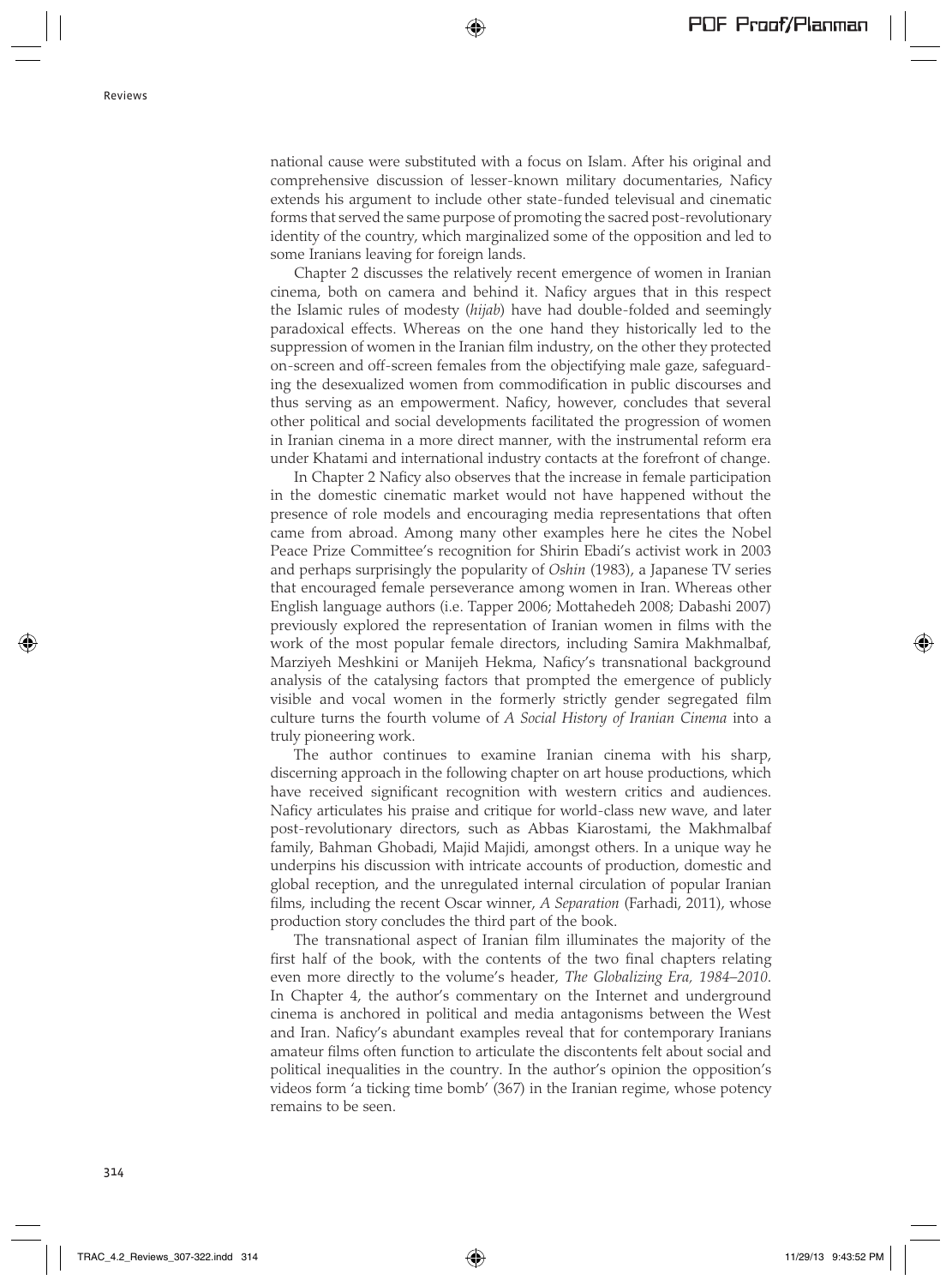Whereas Chapter 4 deals with new material, Naficy returns to his earlier expert focus on migrant cinema in the last section of the book, claiming that films produced by Iranians living in the diaspora articulate new transnationally shaped cosmopolitan subjectivities. When the author discussed the exile's feeling of displacement in *An Accented Cinema: Exilic and Diasporic Filmmaking* (2001) a decade ago, he most memorably remarked that anxieties related to being away from one's home may be often 'suppressed in order to get on with life' (2001: 28). Although Naficy is not a film-maker, his approaches are aligned with the experiences of the many displaced feature and documentary film directors mentioned in the final chapter, whose feelings of displacement no longer remain suppressed and are now instrumental in shaping the global Iranian cinema's identity.

With A *Social History of Iranian Cinema*, Naficy capitalizes on his own displacement by going back to his cultural origins. With a typical émigré's desire for self-representation Naficy's knowledgeable and well-informed approach to analytical and cultural theories informs the complex critical arguments in this publication. The intelligently narrated *Volume 4* is highly recommended and seals Naficy's reputation as one of the main experts on Iranian and transnational cinema studies.

#### **REFERENCES**

- Dabashi, Hamid (2007), *Masters and Masterpieces of Iranian Cinema.* Waldorf, MD: Mage Publishers.
- Mottahedeh, Negar (2008), *Displaced Allegories: Post-Revolutionary Iranian Cinema.* Durham and London: Duke University Press.
- Naficy, Hamid (2001), *An Accented Cinema: Exilic and Diasporic Filmmaking*, Princeton and Oxford: Princeton University Press.
- —— (2012), *A Social History of Iranian Cinema, Volume 4: The Globalizing Era, 1984–2010*, Durham and London: Duke University Press.
- Tapper, Richard (ed.) (2006), *The New Iranian Cinema: Politics, Representation and Identity.* London and New York: I.B. Tauris.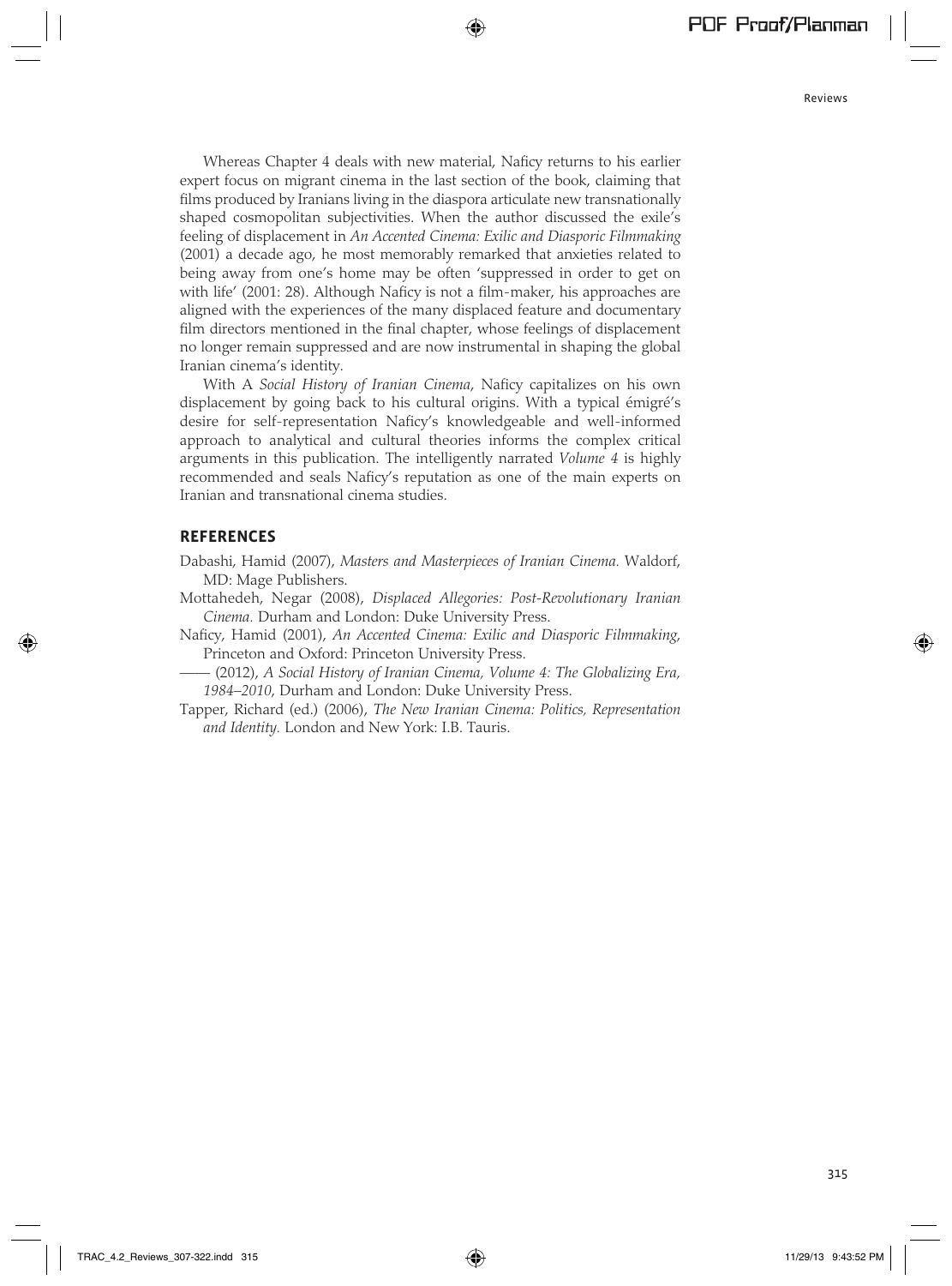### **Contemporary queer cinema: Some notes on recent scholarship**

#### *New Queer Cinema: The Director's Cut***, B. Ruby Rich (2013)**

Durham: Duke University Press, 360pp., ISBN: 978-0-8223-5428-4, p/bk, £17.99

## *Love and Money: Queers, Class and Cultural Production,* **Lisa Henderson (2013)**

New York: New York University Press, 224pp., ISBN: 978-0-8147-9058-8, p/bk, £15.99

## *Queer Love in Film and Television: Critical Essays***, Pamela Demory and Christopher Pullen (eds) (2013)**

Basingstoke: Palgrave Macmillan, 292pp. ISBN: 978-1-1372-7296-6, h/bk, £57.50

*Reviewed by Rohit K. Dasgupta, University of the Arts London*

The history of queer cinema stretches far back and is almost as old as the invention of cinema itself. Whilst cinema has numerous examples of the camp figure of the sissy, the dragged-up hero, these have mostly been to provide comic relief or at the most offer a narrative of comparative criticism. As Pamela Demory and Chris Pullen (2013) have argued, the foundational premise of classical Hollywood is based on the tired formula of the chivalric romance, bourgeois novel and the American melodrama. There has been little engagement with queer consciousness other than the occasional slippages (White 1999 for instance) or sub-textual hints.

In this article I shall explore how recent texts on film and visual criticism have taken the figure of the queer further, offering critical approaches to address the production and reception of queer characters. These texts not only interrogate the narrowness of our understanding of non heteronormativity but offer progressive pathways to extend the reading of queer characters in film and television. I will be looking primarily at the following publications: B. Ruby Rich's *New Queer Cinema: The Director's Cut* (2013), Lisa Henderson's *Love and Money: Queers, Class and Cultural Production* (2013) and finally Demory and Pullen's edited collection *Queer Love in Film and Television* (2013).

B. Ruby Rich needs no introduction to scholars of queer cinema. In her 1992 essay 'The new queer cinema' she coined the term 'new queer cinema' to identify a group of films that use techniques of avant-garde social constructionism, of creating socially constructed reality to rework histories, and celebrate difference and sexual leeway and resist reduction to any normative coding, thereby questioning the paradigm of normativity itself. In this book, which spans almost two decades, is a testament to the ever-changing contours of queer cinema. Rich states at the very outset that these films were strongly influenced by art, activism and 'recoded aesthetics' linking the independent movement to the avant-garde.

A question that naturally arises is what gave rise to this new queer cinema (NQC hereafter). How did it start at all? Rich identifies four elements that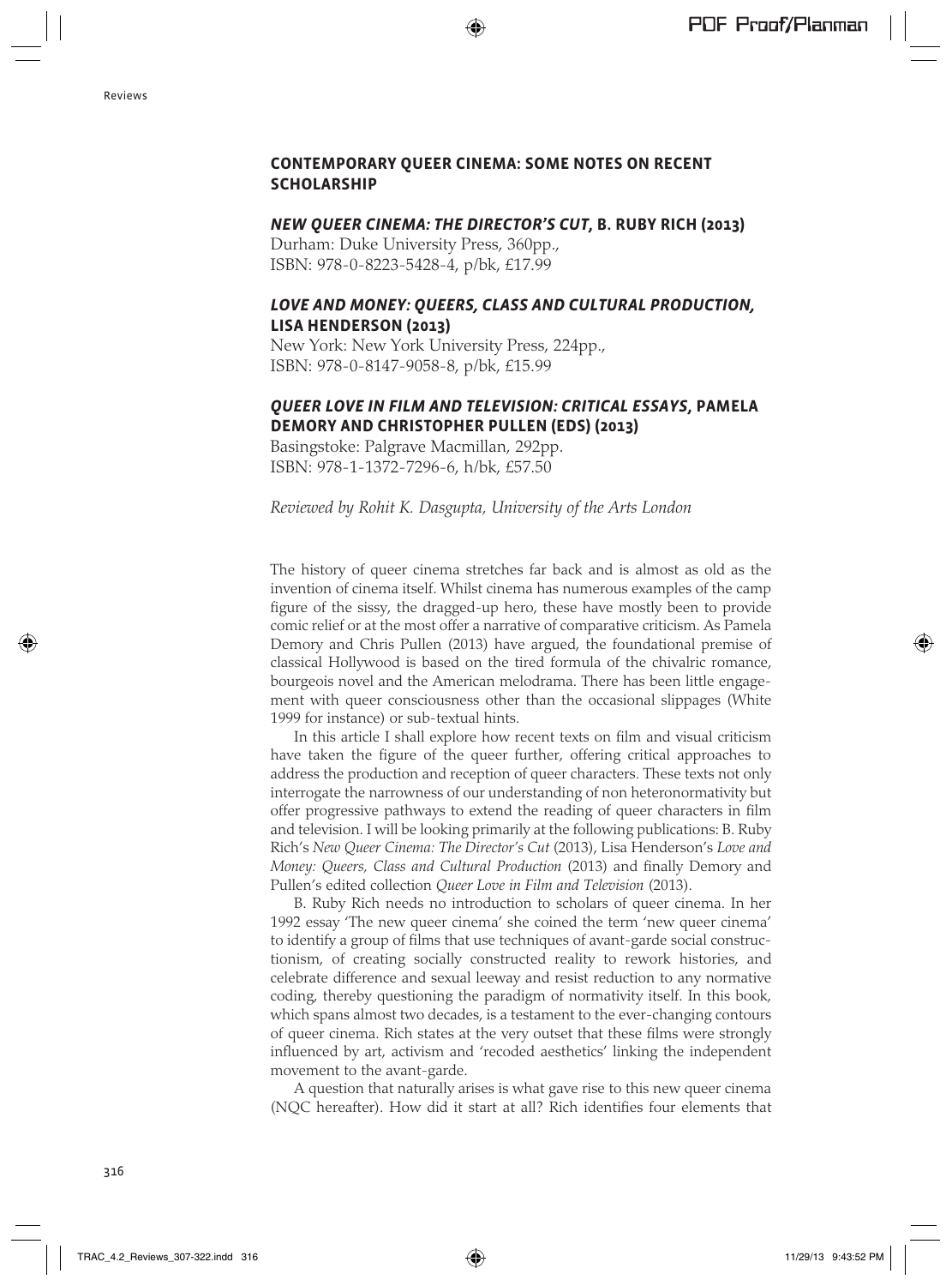gave rise to NQC: 'the arrival of AIDS, Reagan, camcorder and cheap rent' (xvi). Of these four the rise of the camcorder has surely been one of the most interesting and important facets. Recent films screened at the London Lesbian and Gay Film Festival chronicling the rise of AIDS activism in the United States, *How to Survive a Plague* (David France, 2012) and *United in Anger: A History of Act Up* (Jim Hubbard, 2012) have also documented the power of the image especially for queer activism made possible through the invention of this little device which enabled 'the easy production of electronic media at the personal level' (xvii) by recording these tumultuous times for posterity.

Rich draws from a wide array of films, frankly some of which I had not even heard of. It is not surprising then that John Waters has remarked 'I thought I knew a lot about gay movie history until I read New Queer Cinema and realised what a dunce I was' (backcover). Rich's fascination and deep regard for classic film-makers such as Derek Jarman and John Waters is palpable from this book. Of Jarman she writes 'imagine a cross between Andy Warhol and Keith Haring, but somebody alive and kicking, warm and generous, irreverent and uncompromising' (49). In the short chapter on Jarman, Rich points out the postmodern importance of his work and the space he commanded within British media (which was not always favourable). Details about his funding woes attributed to the homophobia of Thatcherite Britain is discussed, especially how the film establishment actively worked against him. Waters on the other hand, who only commands a few pages, is more of an omniscient figure in this volume. About him she writes:

Waters predates the New Queer Cinema history by decades, he's a creature of the hippie past, the countercultural revolution, a pre Stonewall era of shock and awe. He's an indelible part of NQC prehistory, a patron saint presiding over its doings, chuckling at its follies, applauding its successes.

(6)

Rich's book is divided into five parts. The first part (Origins, Festivals and Audiences) gathers the foundational essays which set the tone for NQC. It argues that NQC was a cultural response to the troubled times of the noughties and emerged as an aesthetic reaction to it. Rich's writing in this section looks beyond the texts of the films themselves by also interrogating the relationship between the Gay and Lesbian film festivals and their audiences. In an illuminating chapter titled 'Collision, catastrophe, celebration', Rich argues that the festivals were a space where many of these films were either embraced or rejected by their desired public. However as a critic, Rich is troubled by the boundaries imposed by the demands of the communities and the limits of tolerance displayed when confronted with uncomfortable ideas and representations. She notes 'Queer audiences see themselves as complicit in these representations, as if they are compromised or validated by them' (38).

The second and third parts take a more journalistic voice and are devoted to specific films and film-makers. Films such as *Forbidden Love* (Fernie and Weissman, 1991), *Go Fish* (Troche, 1994) and *Watermelon Woman* (Dunye, 1996) are discussed in these chapters. NQC itself was evolving during this period and as Rich points out this was driven by a commercial motive. What is interesting is Rich's awareness of her contribution to the movement. She saw her writing during this phase as a contribution in getting enough people to the theatres and ensuring the survival of the movement and keeping the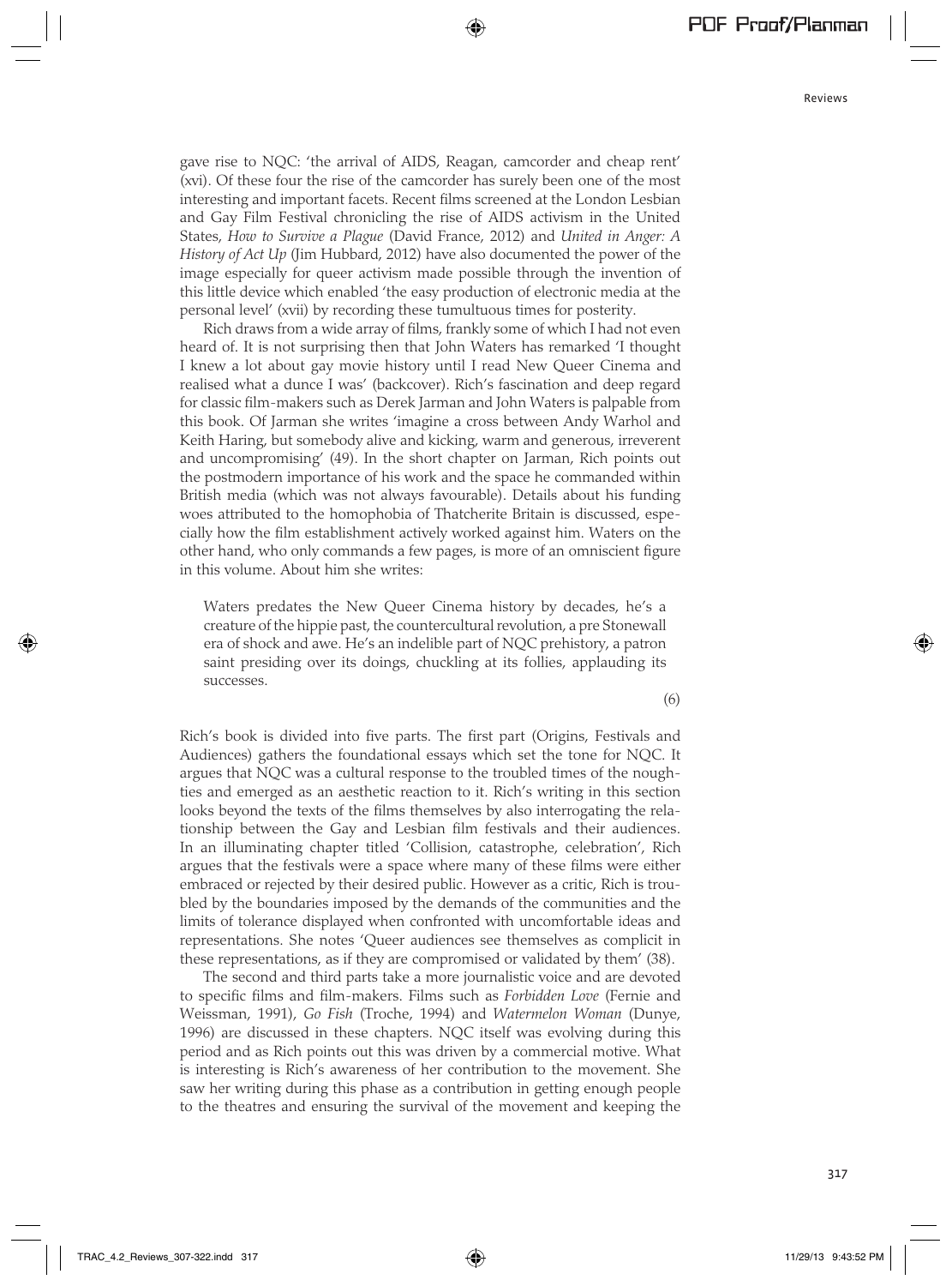conversation going. In the essay 'Lethal lesbians', Rich examines the sudden popularity in a group of films that were being made by heterosexual men in which 'lesbians teamed up to commit murder as a way of sealing their bond' (xxv). Rich's essay looks at the intention of the film-makers as well as the reception of the films themselves. She is not entirely dismissive of these films but rather notes that in these films 'the haunting figure of the pathological lesbian killer has been rescued from historical neglect and social isolation, given a partner and even celebration' (117). It is not entirely made clear what gave rise to this genre and why these films were made during that period. Rich however agrees that this genre elicited both progressive and regressive responses from the public sphere, at the same time she is also cautionary in pointing out that these films, in most cases, reverse/subvert the power dynamics by which 'lesbians are more likely to be murdered than be murderous' (118). The area of homophobic violence and transnational responses has been explored more recently by Pullen (2012) and G. Herek and K. Berrill (1992).

In the fourth section, Rich demonstrates that NQC is not just confined to films from the English speaking world. She looks at a range of Latin American films and examines the intersections between the films and the larger LGBT movements in those countries. Rich is particularly fascinated by Cuba. She illuminates the contradictions which exist, positing Cuba as an extremely homophobic country with a rich LGBT subculture. In her analysis of *Fresa y Chocolate*, she argues that the film was fundamentally for Cuba and Cubans and not for an international queer public, which in itself was evidence of the changing attitudes in the country. She further notes that the film was suffused with sympathetic characters that invite both empathy and identification. What makes this section extremely interesting is Rich's own position as a film critic and film scholar. Her analysis and description is infused with her own personal tastes and choices, thus managing to successfully bridge the gap between the intellectual detachments of an academic with the personal engagement of a critic.

Finally in the fifth section, titled 'Expansions and Reversals', Rich turns to the LGBT megahit. She looks at films such as *Milk* (Van Sant, 2008) and *Brokeback Mountain* (Lee, 2005) and comments on how they have contributed not only to a new form of gay male representation but have also drawn new LGBT audiences in small towns and rural areas, thus opening up new spaces for discussion and dialogue on the struggles of queer people. She ends her book by looking at the role of new media technologies and how they continue to capture and archive queer identities in digital memory. From this perspective, NQC is in perpetual motion. From its critique of mainstream queer narratives to responding to issues such as hegemony, power and class struggles, it continues to play an important role in public consciousness. These issues of queer class struggles and representation have been examined in depth by Lisa Henderson in *Love and Money*.

In *Love and Money* Henderson attempts to look at contemporary queer cultures through the lens of social class. Henderson is critical of the distorted ways in which American media represents queer cultures and identity and seeks to study the difference that social class makes on queer subjectivity and representation. Queer cultural production is quite uneven, operating within a mainstream mantle of production as well as taking place outside the 'norm'. According to Henderson, queer cultural products are sometimes highly conventional and institutional or at other times more ephemeral or community based (4).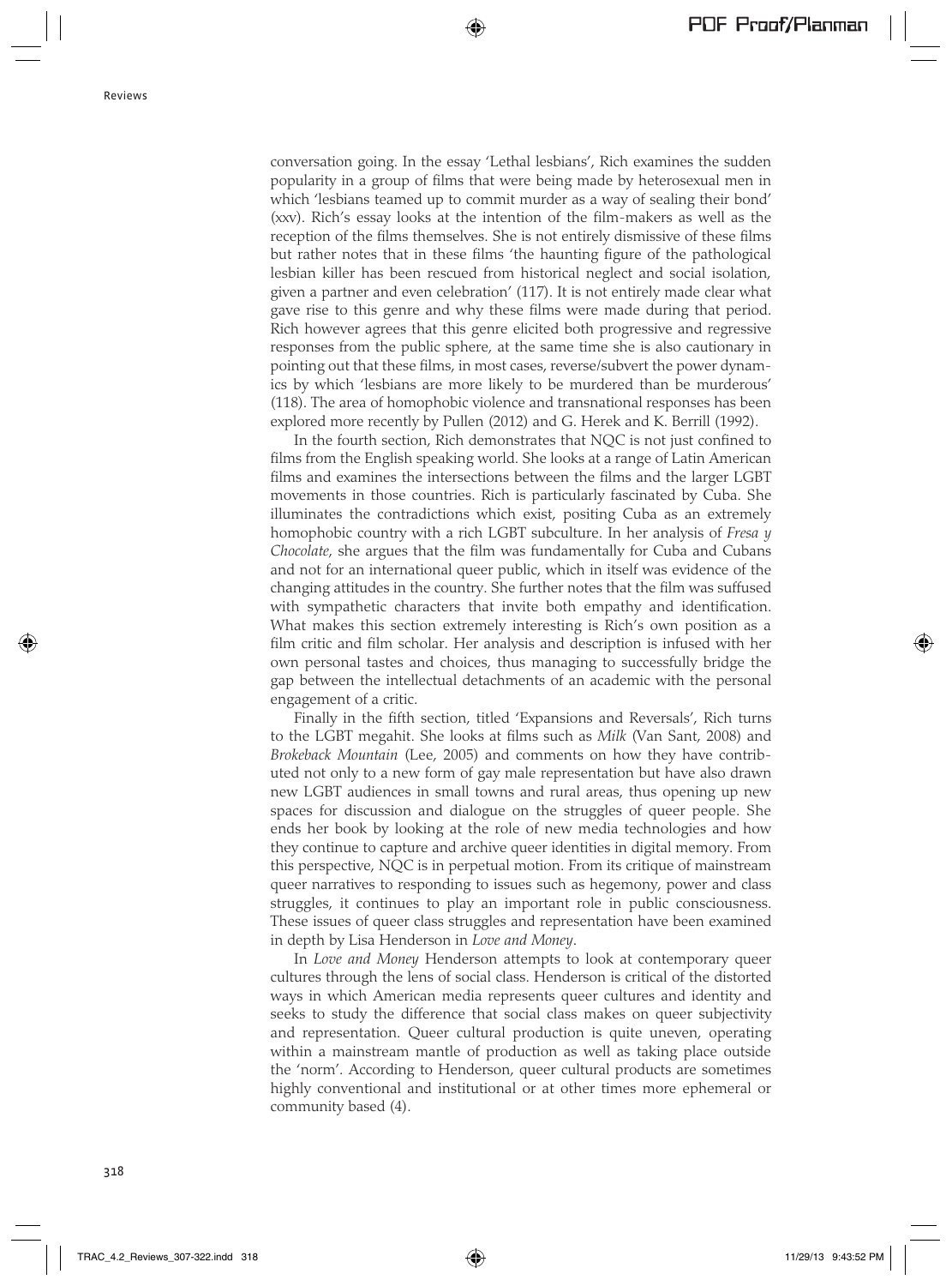Consider for example shows such as *Queer As Folk* (Cowen and Lipman, 2000–2005), *Will and Grace* (Burrows, 1998–2006) and *The L Word* (Chaiken, 2004–2009). Contrary to popular television depiction, not all queer people in America (and by extension in the rest of the world) are rich, white or professionals. Henderson argues that whilst working class people are the majority of the US population, they are also the most demeaned, they are 'physically just too much: too messy, too ill, too angry, too needy, too out of control too unrestrained and, critically too sexual' (35). This representation of the working class as the unrestrained can be traced back to the colonial imagination of assigning hyper-degenerate sexuality to labouring non intellectual classes and hyper effeminacy to the intellectual non labouring class (Sinha 1995: 19). As true with many such cultural impositions, the anxiety of television networks and movie distributors of depicting queer sex has also certainly been careful to represent it in such a way that guards 'the presumed modesties and class aspirations of their straight audiences' (36).

I would like to argue that the radical potential of social criticism often gets lost within this essentialist neo-liberal privilege which dominates the representation of identity and politics of the queer populace. Henderson starts her argument with the (now) classic film *Boy's Don't Cry* (Pierce, 1999). The film is based on the real life events that lead to the transphobic murder of Brandon Teena. Whilst earlier analyses of the film have ranged from an archival reading of gender ambiguity, spectatorship to desires of young people (Halberstam 2005; Pidduck 2001), Henderson addressed it as a class text. She reads it as a narrative of rural white working class youths in America. She examines how this working-class abjection structures transgender representation especially within a space where class and gender variance is rooted in exclusion and within a hierarchy. She argues: 'In Boy's Don't Cry, class marks gender trauma and gender variance is both the hope and denial of class transcendence' (14). She further points out that by 'reading queerness for class and class for queerness, exposes the availability and malleability of shaming and excess in pathologising queer and class others' (30).

Henderson next identifies Miranda July's feature film *Me and You and Everyone we Know* (2005) as a representation of a 'world of people socially and culturally at risk' (60). Whilst July's work is not obviously queer in the usual sense it does not work within the parameters of same sex eroticism or gender variance. It's disruption of normative categories of recognition therefore make it a text worth considering. Henderson analyses the film to bring up the frayed and insecure conditions of working class life. Her response is not to romanticize this deprivation but to rather use it as a 'new way of thinking about relations among cultures, feeling and social possibility, about cultural forms as affective resources in the project of queer class solidarity' (17).

In the final section of the book, Henderson turns to two recent films within the queer canon – *Brokeback Mountain* (Lee, 2005) and *By Hook or Crook* (Dodge and Howard, 2001) Both these films can be read as queer class texts, 'extracting a feeling of solidarity from queer class trauma and hierarchy' (129). Whilst the first film marks the entry of queer into the mainstream western genre in Hollywood, the second is a non budget, urban trans film set in San Francisco. Henderson uses the two films to extract 'a feeling of solidarity from queer class trauma and hierarchy' (129). She argues in favour of the politics and energies that these films portray. Both films argue more strongly in favour of optimism of friendship over that of romantic love. The various forms of love on the other hand are what Pamela Demory and Christopher Pullen explore in their collection *Queer Love*.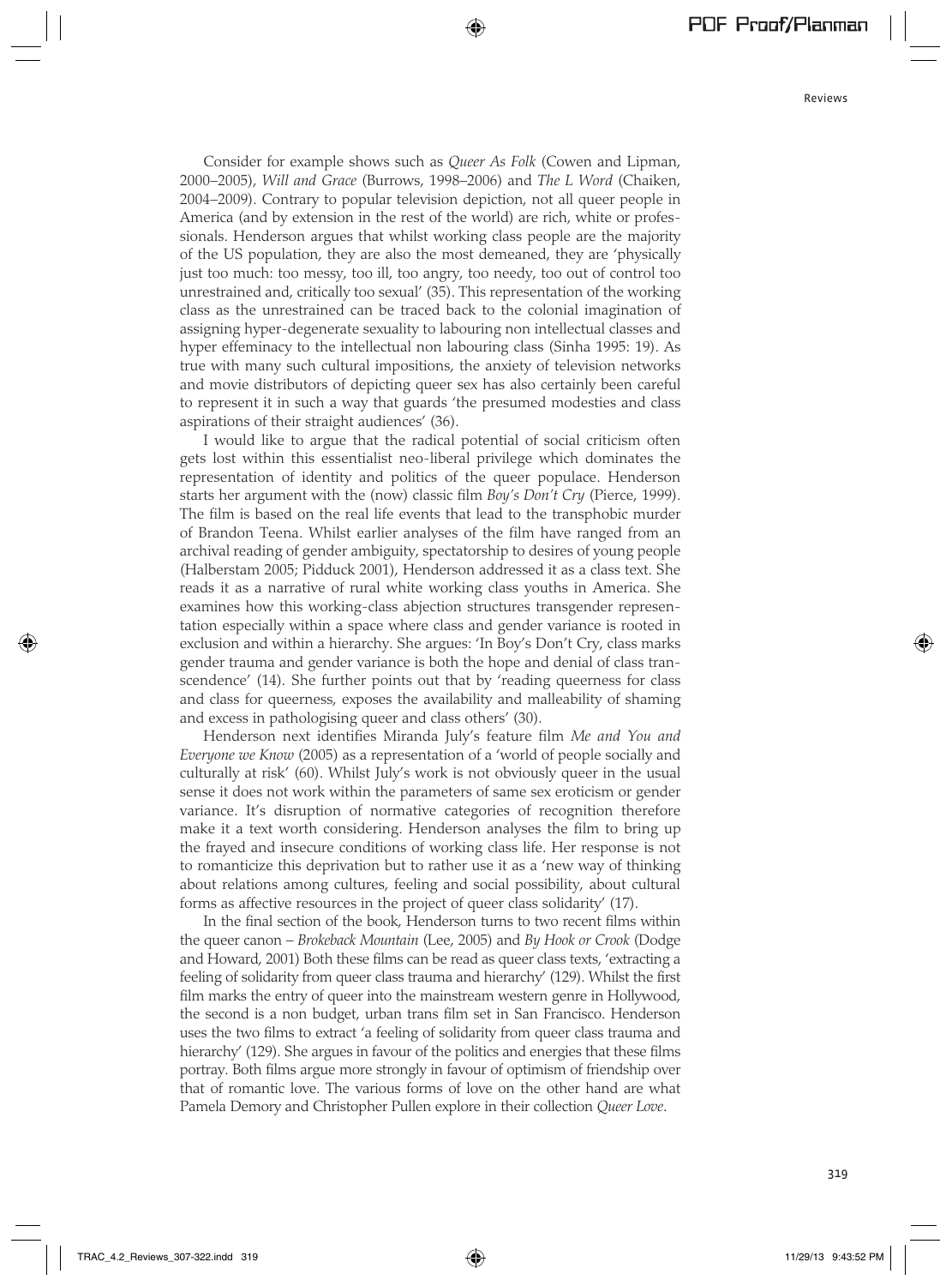*Queer Love* is a collection of 22 essays written by established and new scholars to explore and examine how recent films and television programmes play with, critique, subvert and, in the process, queer the romantic within Western culture. In an insightful introduction Demory and Pullen state that love is the foundational premise on which Hollywood narratives depend. Romance is central not only to the romantic genre but rather also characterizes the subplots of various other genre films and television programs. The editors of this volume also identify the success of *Brokeback Mountain* as a film marking the evolution of public attitudes towards queer love/same-sex romance (3). In effect this film signalled the mainstream acceptance of queer films that was already underway in the art house films and New Queer Cinema that Rich examines in her book.

The book is structured around four sections: romance, marriage, margins and adapting queerly, although none of the sections are watertight. The first section deals exclusively with the representation of love in contemporary queer cinema and television. Kenneth Chan's chapter on *I Love you Philip Morris* (Ficarra and Requa, 2009) for example identifies the 'negative' representations within the film as offering a critical step towards a negotiated and more accommodating politics of consuming Hollywood's gay romances (24). By infusing romantic love with negativity, the author contends that the film forces the viewers to rethink stereotypical gay clichés and ideological flawlessness of Hollywood's heteronormative romantic narratives with their happy endings.

In sharp contrast Demory's own chapter on the television show *Queer As Folk* reads it as a melodramatic text and argues how this melodrama uses contradiction and the de-stability associated with the genre (melodrama) instead of realism to 'queer' the show. Instead of moving towards a final resolution, the show instead, with its seemingly unsatisfactory ending, addresses the myth of 'happy queer love' in contemporary America.

The second section of the book 'Marriage and Family' continues to investigate the representation and narrative of queer love stories against the heteronormative romantic conventions. Julia Erhart's essay, for instance, examines the narrative of the donor conception in lesbian and non lesbian films. She looks at how issues such as queerness are managed and what kind of perspectives are actually represented within them. She identifies the film *The Kids are Alright* (Cholodenko, 2010) as showing the perspective of the donors and the children which earlier films such as *The Switch* (Gordon and Speck, 2010) excluded. The film's interest in the world of donor conceiving and the lesbian-headed family make it quite unique (91) thus significantly disrupting the world of normative parenting mainstream media glorifies. Thus because of its 'engagement with the queer practice of family construction' (92), the film makes a contribution to the theme of queer love without any significant precedent.

The third section suggests that subversive and transgressive illustrations of queer love can be found within marginalized groups such as transgenders, porn stars and drag queens and through 'marginal' forms such as punk films and pornography. The authors in this section interrogate the intersection between heteronormative forms of love and the erotically marginal (7). Curran Nault's investigation into Bruce LaBruce's punk film *No Skin off my Ass* (1993) sees the film as a conflation of romance, unsimulated sex scenes and through that it effectively challenges both romance and punk conventions. As Nault notes 'At first glance, *No Skin* may be just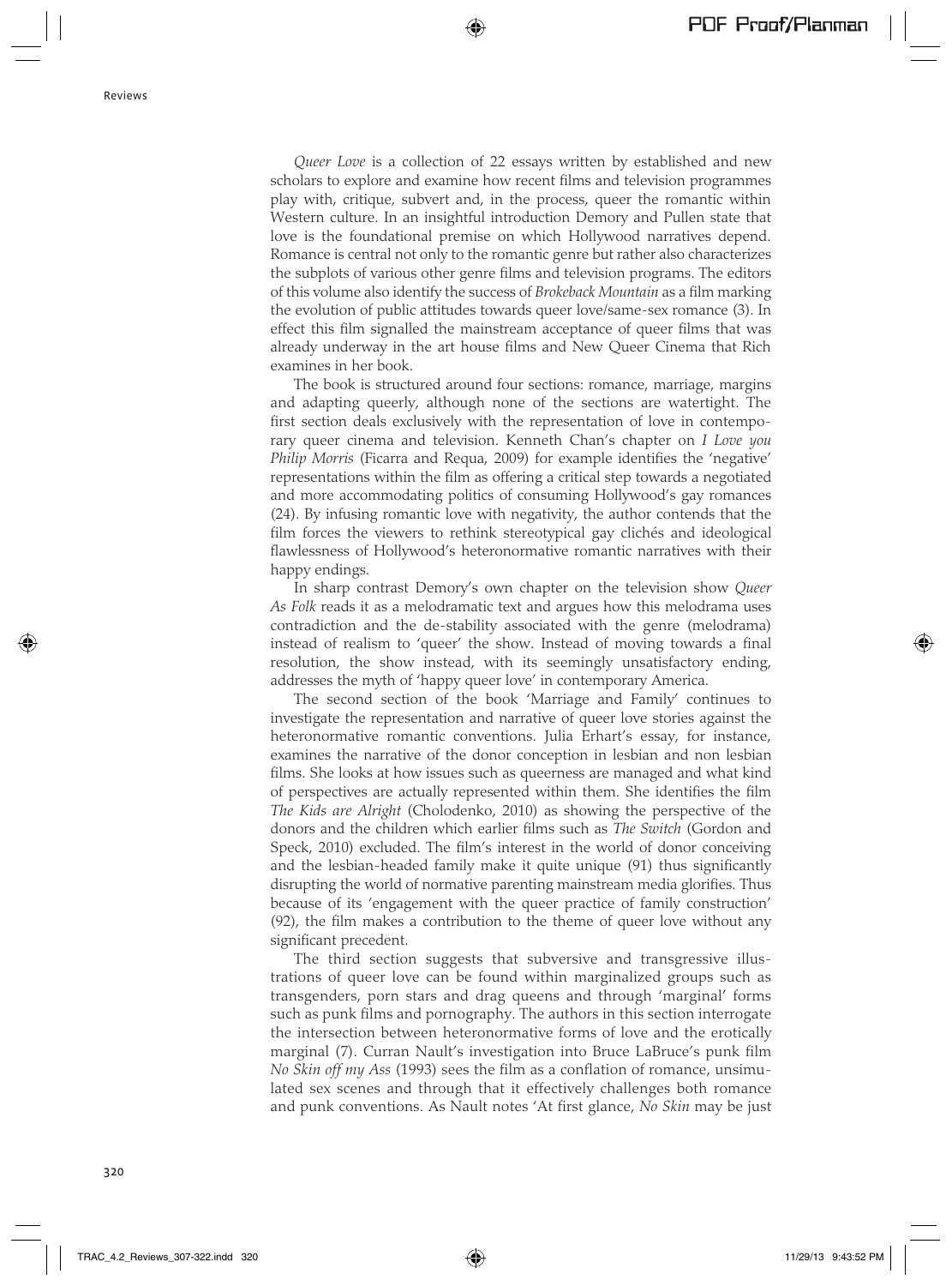another fine gay romance, but on further inspection the film is quintessentially queercore in its opposition to status quo articulations of sexuality, punk and love' (176).

The final section explores 'what happens when stories of queer love are adapted from one medium to another' (7), thus suggesting that there may indeed be something queer in the very act of adapting. Pullen's chapter on Tom Ford's *A Single Man* (2009) adapted from Christopher Isherwood's novel considers how such recordings and representations explore the aesthetics of the discursive body, thus offering the potential for queer love being actually enhanced. He looks at the film as a dual text where the knowledge of the viewer about Isherwood and the original source form a dialectic, thus extending the body of Isherwood as a catalyst for new imaginings (242). The final essay by Mathew Bolton (very much like Henderson's) deals with *Brokeback Mountain* and argues how the film adaptation effectively queers its audiences:

Brokeback Mountain's audience is one that recognises not only universal human experiences of love and desire but also the profound differences produced by culture that too often values one kind of love over another.

(266)

The three books through their relationship to queer aesthetics and representation reside in and illuminate the tension between the mainstream neoliberalism and the queer margins. Henderson, Demory and Pullen's books set this out very explicitly. What is probably missing from these three books is an engagement with queer cinema beyond the West (though Rich does make a foray into Latin American Cinema). There have, however, been some explorations in this area with short essays by S. Habib (2007) on queer films in the Middle East, S. Ghosh (2010) on queer cinema in India and of course Andrew Grossman's (now slightly dated) collection *Queer Asian Cinema: Shadows in the Shade* (2000), but it still leaves a lot to be desired. The three books discussed here, through their transnational focus, follow the trajectory of queer representation across a period of time right up to its contemporary manifestation, and in the process manage to bring up issues of marginality, class differences and the tensions between politics and representation that mainstream queer narratives often tend to obfuscate.

#### **References**

Ghosh, S. (2010), *Fire: A Queer Film Classic*, Toronto: Arsenal Pulp Press.

- Grossman, A. (ed.) (2000), *Queer Asian Cinema: Shadows in the Shade*, London: Routledge.
- Habib, S. (2007), *Female Homosexuality in the Middle East*, London: Routledge.
- Halberstam, J. (2005), *In a Queer Time and Place: Transgender Bodies, Subcultural Lives*, New York: New York University Press.
- Herek, G. and Berrill, K. (1992), *Hate Crimes: Confronting Violence against Lesbians and Gay Men*, Thousand Oaks: Sage.
- Pidduck, J. (2001), 'The *Boys Dont Cry* debate: Risk and queer spectatorship', *Screen*, 42: 1, pp. 97–102.
- Pullen, C. (ed.) (2012), *LGBT Transnational Identity and Media*, Basingstoke: Palgrave Macmillan.
- Sinha, M. (1995), *Colonial Masculinity: The Manly Englishman and the Effeminate Bengali*, Manchester: Manchester University Press.